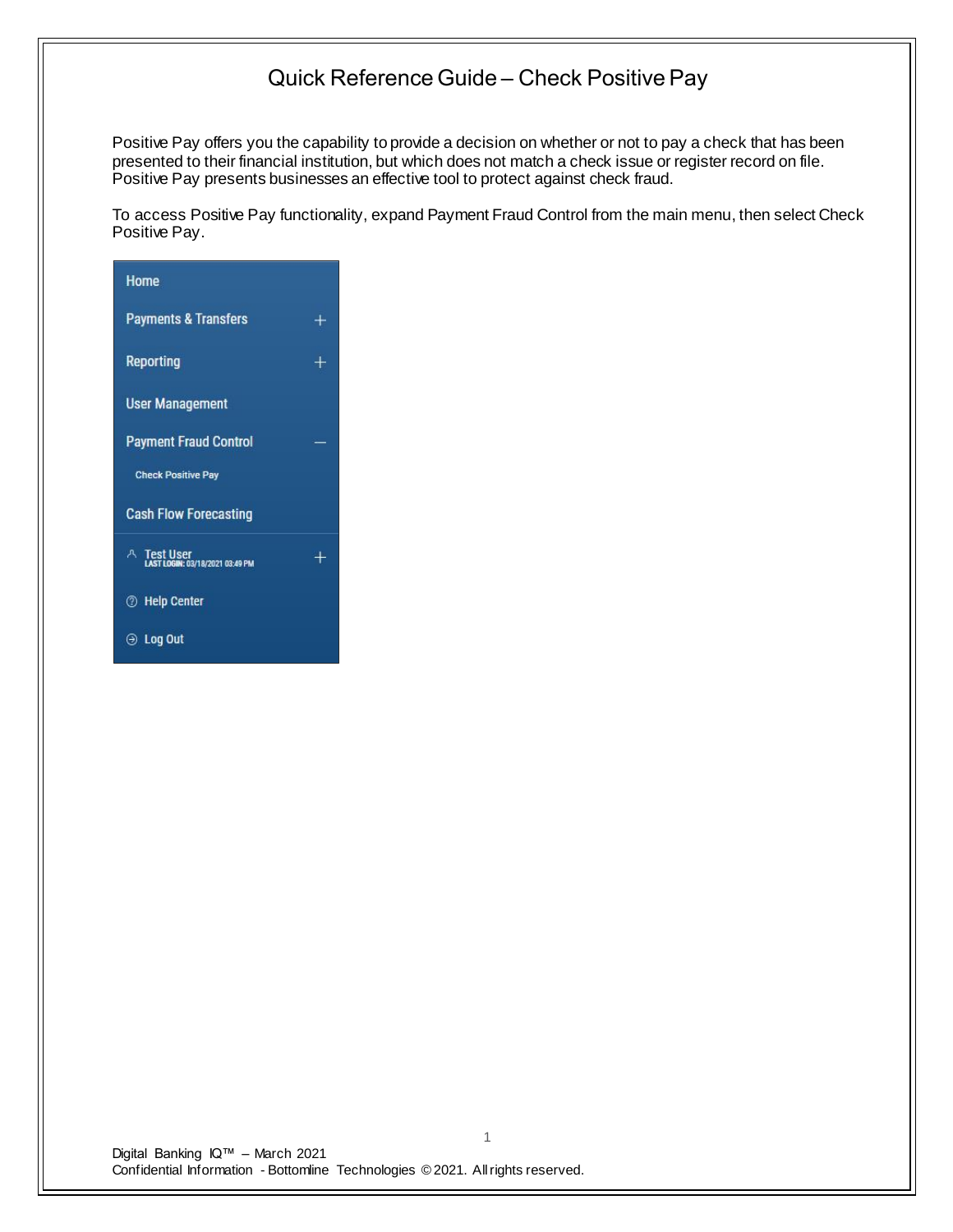The Check Positive Pay workspace has two widgets. The top widget shows exception and decision information for the current day as well as those in history. The bottom widget, Check Issue Management, provides you the ability to view and manage check issues. Issues and voids can be entered manually, or via file import. These widgets are user permissions driven.

|                                                                                                                                                         | <b>BY ACCOUNT</b>                                    |                              |                                        |                          |                    |                          |                                                    |                                                  |                                                            |
|---------------------------------------------------------------------------------------------------------------------------------------------------------|------------------------------------------------------|------------------------------|----------------------------------------|--------------------------|--------------------|--------------------------|----------------------------------------------------|--------------------------------------------------|------------------------------------------------------------|
| <b>SELECT ACCOUNT</b>                                                                                                                                   |                                                      |                              |                                        |                          | <b>CUTOFF TIME</b> |                          |                                                    |                                                  |                                                            |
|                                                                                                                                                         | Payroll Account 000677755 - 7 Exceptions *           |                              |                                        |                          | 03:30 PM           |                          | <b>ITEMS</b><br>PAY<br>7<br>$\pmb{0}$<br>$\pmb{0}$ | <b>RETURN</b>                                    |                                                            |
|                                                                                                                                                         |                                                      |                              |                                        |                          |                    |                          |                                                    |                                                  |                                                            |
| <b>DECISIONS FOR</b>                                                                                                                                    |                                                      |                              |                                        |                          |                    |                          |                                                    |                                                  |                                                            |
| 03/18/2021 - 03/18/2021                                                                                                                                 |                                                      |                              |                                        |                          |                    |                          |                                                    |                                                  |                                                            |
|                                                                                                                                                         | Save                                                 |                              |                                        |                          |                    |                          |                                                    | $\Theta$ As of 03/19/2021 06:56 AM $\mathcal{V}$ | $\rm{m}$<br>$\overline{1}$<br>Θ.                           |
| $\Box$ ALL                                                                                                                                              | <b>ACTIONS</b>                                       | <b>CHECK NUMBER</b>          | <b>ITEM STATUS</b>                     | PAID DATE                |                    | PAID AMOUNT              | <b>EXCEPTION REASON</b>                            | <b>INSTRUCTION</b>                               |                                                            |
| $\Box$                                                                                                                                                  |                                                      | 35704                        | Not Dispositioned                      | 03/18/2021               |                    | 198.00                   | Paid No Issue                                      | Not Dispositioned                                |                                                            |
| □                                                                                                                                                       | $\cdots$                                             | 1010126023                   | Not Dispositioned                      | 03/18/2021               |                    | 582.00                   | Paid No Issue                                      | Not Dispositioned                                |                                                            |
| □                                                                                                                                                       |                                                      | 1010326015                   | Not Dispositioned                      | 03/18/2021<br>03/18/2021 |                    | 370.00                   | Paid No Issue                                      | Not Dispositioned                                |                                                            |
| □<br>□                                                                                                                                                  | 44<br>$\cdots$                                       | 1010426015<br>1010526023     | Not Dispositioned<br>Not Dispositioned | 03/18/2021               |                    | 370.00 $\Box$            | Paid No Issue<br>Paid No Issue                     | Not Dispositioned<br>Not Dispositioned           |                                                            |
| $\Box$                                                                                                                                                  | $\ddotsc$                                            | 1010726024                   | Not Dispositioned                      | 03/18/2021               |                    | 582.00<br>985.00         | Paid No Issue                                      | Not Dispositioned                                |                                                            |
|                                                                                                                                                         |                                                      |                              |                                        |                          |                    |                          |                                                    |                                                  |                                                            |
| □                                                                                                                                                       |                                                      | 1010926024                   | Not Dispositioned                      | 03/18/2021               |                    | 985.00                   | Paid No Issue                                      | Not Dispositioned                                |                                                            |
|                                                                                                                                                         | <b>IMPORT ISSUE FILES</b>                            | <b>IMPORT MAPPING</b>        |                                        |                          |                    |                          |                                                    |                                                  |                                                            |
|                                                                                                                                                         |                                                      |                              |                                        |                          |                    |                          |                                                    |                                                  |                                                            |
| $\oplus$ Add Check Issue(s)/Void(s)                                                                                                                     |                                                      |                              |                                        |                          |                    |                          |                                                    | ◆ As of 03/19/2021 06:58 AM ▼                    | $\hfill\blacksquare$<br>$\mathbf{L}$<br>$\bigoplus$ $\vee$ |
| $\Box$ ALL                                                                                                                                              | ACCOUNT NAME                                         | ACCOUNT NUMBER               |                                        | CHECK ISSUE NUMBER       | <b>AMOUNT</b>      | <b>ISSUE DATE</b>        | TYPE                                               | <b>STATUS</b>                                    | <b>ENTRY METHOD</b>                                        |
| □                                                                                                                                                       | <b>Operating Account</b>                             | 078657433000                 | 436346360                              |                          | 200.00             | 03/19/2021               | Issue<br>Issue                                     | Outstanding                                      | Manual<br>Manual                                           |
| □                                                                                                                                                       | <b>Operating Account</b><br><b>Operating Account</b> | 078657433000<br>078657433000 | 436346359<br>436346358                 |                          | 200.00<br>200.00   | 03/19/2021<br>03/19/2021 | Issue                                              | Outstanding<br>Outstanding                       | Manual                                                     |
| □<br>□                                                                                                                                                  | <b>Operating Account</b>                             | 078657433000                 | 436346357                              |                          | 200.00             | 03/19/2021               | Issue                                              | Outstanding                                      | Manual                                                     |
|                                                                                                                                                         | <b>Operating Account</b>                             | 078657433000                 | 436346356                              |                          | 200.00             | 03/19/2021               | Issue                                              | Outstanding                                      | Manual                                                     |
| □<br>□                                                                                                                                                  | <b>Operating Account</b>                             | 078657433000                 | 436346355                              |                          | 200.00             | 03/19/2021               | Issue                                              | Outstanding                                      | Manual                                                     |
|                                                                                                                                                         | <b>Operating Account</b>                             | 078657433000                 | 436346354                              |                          | 200.00             | 03/19/2021               | Issue                                              | Outstanding                                      | Manual                                                     |
| $\Box$<br>□                                                                                                                                             | <b>Operating Account</b>                             | 078657433000                 | 436346353                              |                          | 200.00             | 03/19/2021               | <b>Issue</b>                                       | Outstanding                                      | Manual                                                     |
| □                                                                                                                                                       | <b>Operating Account</b>                             | 078657433000                 | 436346352                              |                          | 200.00             | 03/19/2021               | Issue                                              | Outstanding                                      | Manual                                                     |
| □                                                                                                                                                       | <b>Operating Account</b>                             | 078657433000                 | 436346351                              |                          | 200.00             | 03/19/2021               | Issue                                              | Outstanding                                      | Manual                                                     |
| DELETE                                                                                                                                                  |                                                      |                              |                                        |                          |                    |                          |                                                    |                                                  |                                                            |
| CHECK ISSUE MANAGEMENT<br><b>CHECK ISSUE STATUS</b><br>$\cdot$ DEFAULT $\vee$ Changed Save As<br>$\left\langle \cdot \right\rangle$<br>VIEW 11-20 OF 25 |                                                      |                              |                                        |                          |                    |                          |                                                    | $10 \times$<br><b>DISPLAY</b>                    | $\langle$ 123 $\rangle$                                    |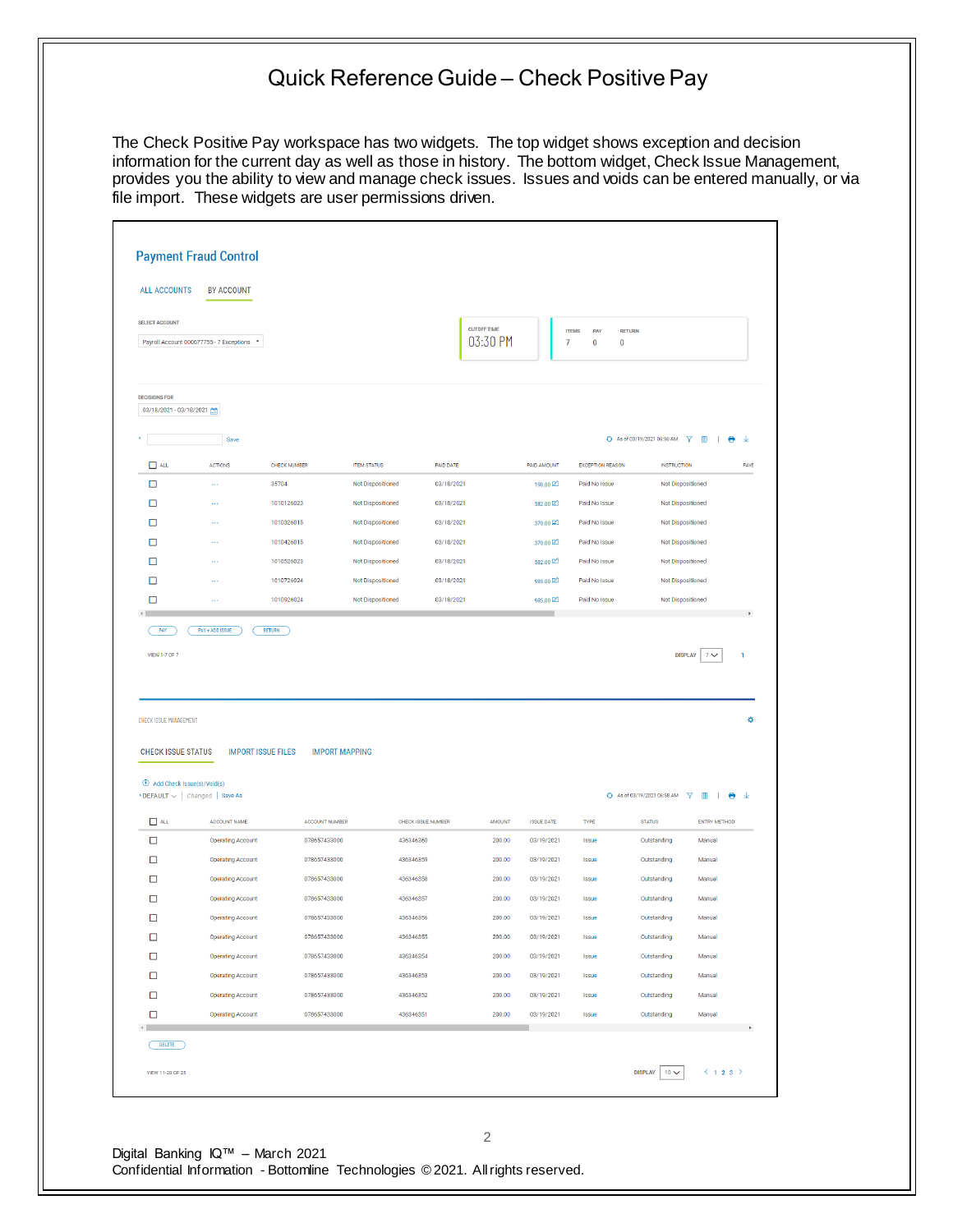#### **Check Issue Management**

The first step in the Check Positive Pay process is to let your financial institution know about the checks you have issued. This is done with the Check Issue Management widget.

#### **Manual Input**

To manually enter a check issue information, click the "Add Check Issues/Voids" link above the list view on the Check Issue Status tab.

| CHECK ISSUE MANAGEMENT              |                           |                       |  |
|-------------------------------------|---------------------------|-----------------------|--|
| <b>CHECK ISSUES/VOIDS</b>           | <b>IMPORT ISSUE FILES</b> | <b>IMPORT MAPPING</b> |  |
| $\oplus$ Add Check Issue(s)/Void(s) |                           |                       |  |

This brings up the workflow page to add check issues and voids. To enter an issue, select the account, input the check number, date and amount. If the system is configured to allow it, optional payee information can be entered as well.

|                             | < Add Check Issue(s)/Void(s) |                           |      |            |              |                           |  |       |
|-----------------------------|------------------------------|---------------------------|------|------------|--------------|---------------------------|--|-------|
| ENTERED ISSUED CHECKS/VOIDS |                              |                           |      |            |              |                           |  |       |
| Signal Street Street O Void |                              |                           |      |            |              |                           |  |       |
| <b>ACCOUNT</b>              |                              | <b>CHECK ISSUE NUMBER</b> |      | DATE       |              | AMOUNT                    |  |       |
| Select                      | $\check{}$                   |                           |      | 03/19/2021 | $\mathbb{H}$ | $\boldsymbol{\mathsf{S}}$ |  | Clear |
|                             |                              |                           | 0/13 |            |              |                           |  |       |
| PAYEE                       | Optional                     |                           |      |            |              |                           |  |       |
|                             |                              |                           |      |            |              |                           |  |       |
| <b>Hide Optional Fields</b> | 0/50                         |                           |      |            |              |                           |  |       |
| Sissued Check<br>Add        | O Void                       | ADD                       |      |            |              |                           |  |       |
| Issued Checks for 0.00<br>п |                              | <b>0</b> Voided Checks    |      |            |              |                           |  |       |
| CANCEL<br><b>SUBMIT</b>     |                              |                           |      |            |              |                           |  |       |

Once the information for one issue is entered, selecting the ADD button will add a line for another issue with the same account and date, but automatically incrementing the check number by one.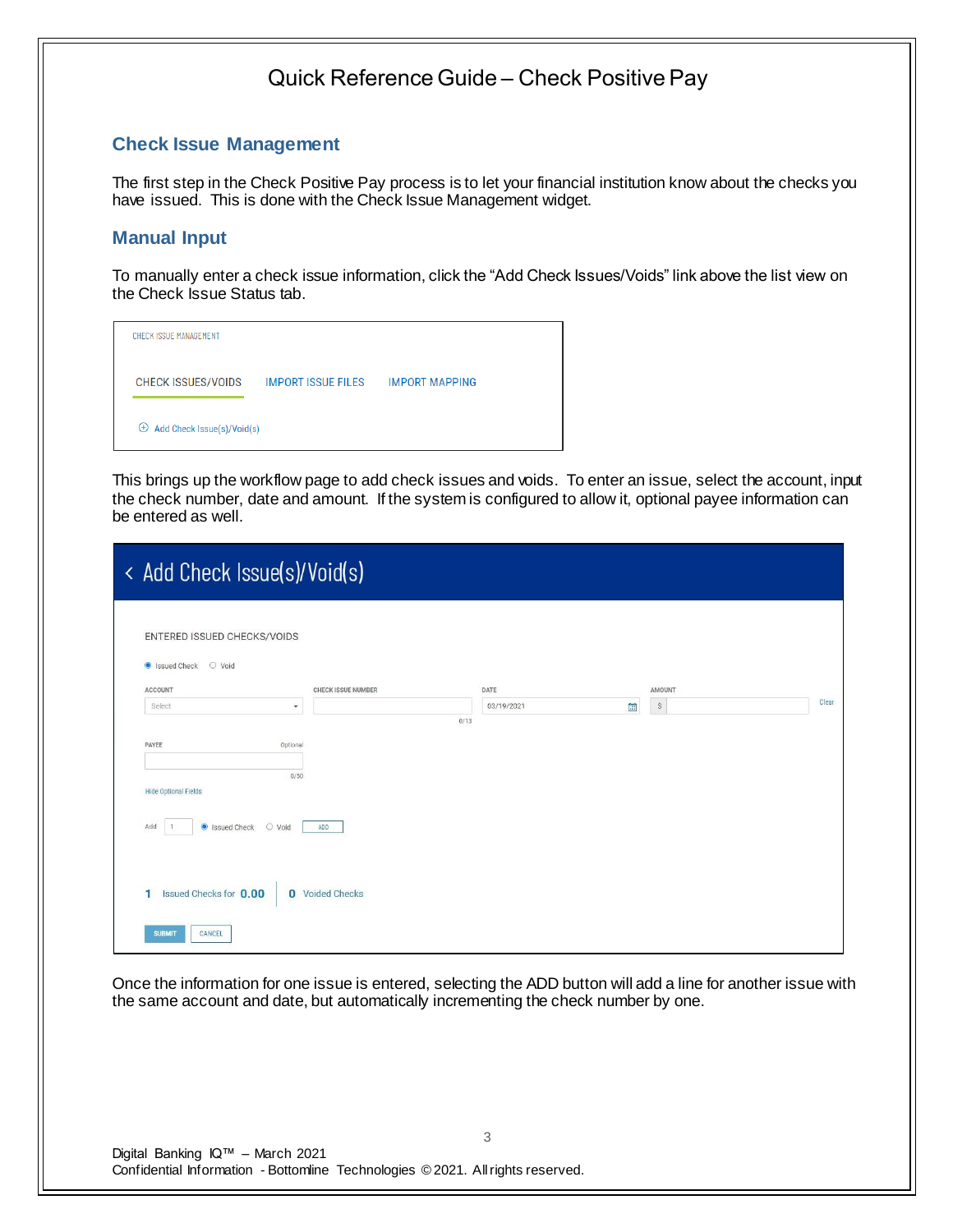To add lines for multiple issues, change the number next to the Add label to the number of issues you would like to enter.



Clicking submit will enter the issues into the system and return you to the Check Issues list view. You should see a success message on the top of the Check Issue Management list view.

|  | $(\vee)$ 1 Check Issue/ 0 Void Submitted |
|--|------------------------------------------|
|--|------------------------------------------|

 $\circledR$ 

By default, the newly created issues should be at the top of the list. However, if the list has been sorted or filtered differently than the default view, the issues may not appear at the top.

When entering a new issue, the system automatically protects against entering duplicates. If you enter an account number and check number that already has an issue, the check number field will be highlighted red with the message "Check issue number already exists".

| ENTERED ISSUED CHECKS/VOIDS                         |                                   |                 |               |                |
|-----------------------------------------------------|-----------------------------------|-----------------|---------------|----------------|
|                                                     |                                   |                 |               |                |
| <b>ACCOUNT</b>                                      | <b>CHECK ISSUE NUMBER</b>         | <b>DATE</b>     | <b>AMOUNT</b> |                |
| Pos Pay Account - 54321<br>$\overline{\phantom{a}}$ | 5112                              | 曲<br>03/19/2020 | $\mathbf{s}$  | Clear<br>65.00 |
|                                                     | Check issue number already exists |                 |               |                |
| <b>Show Optional Fields</b>                         |                                   |                 |               |                |
| Add<br><b>ADD</b>                                   |                                   |                 |               |                |

When entering an issue, the system also validates against paid checks already in the system. If you enter and account number and a check number that already has paid, then the amount you enter for the issue must also match. If not, the amount will be highlighted red with the message "Amount for check issue XXXX and paid check XXXX do not match".

| ENTERED ISSUED CHECKS/VOIDS<br>● Issued Check ● Void                                                                                                                                                                                                                                                                                              |                                  |                                |                                                                                                |       |
|---------------------------------------------------------------------------------------------------------------------------------------------------------------------------------------------------------------------------------------------------------------------------------------------------------------------------------------------------|----------------------------------|--------------------------------|------------------------------------------------------------------------------------------------|-------|
| <b>ACCOUNT</b><br>Pos Pay Account - 54321<br>$\blacksquare$<br><b>Show Optional Fields</b><br>Signal Street Street & Street Street Street Street Street Street Street Street Street Street Street Street Street Street Street Street Street Street Street Street Street Street Street Street Street Street Street Street Str<br>Add<br><b>ADD</b> | <b>CHECK ISSUE NUMBER</b><br>115 | <b>DATE</b><br>曲<br>03/19/2020 | <b>AMOUNT</b><br>65.00<br>-5<br>Amount for check issue - 115 and paid check - 115 do not match | Clear |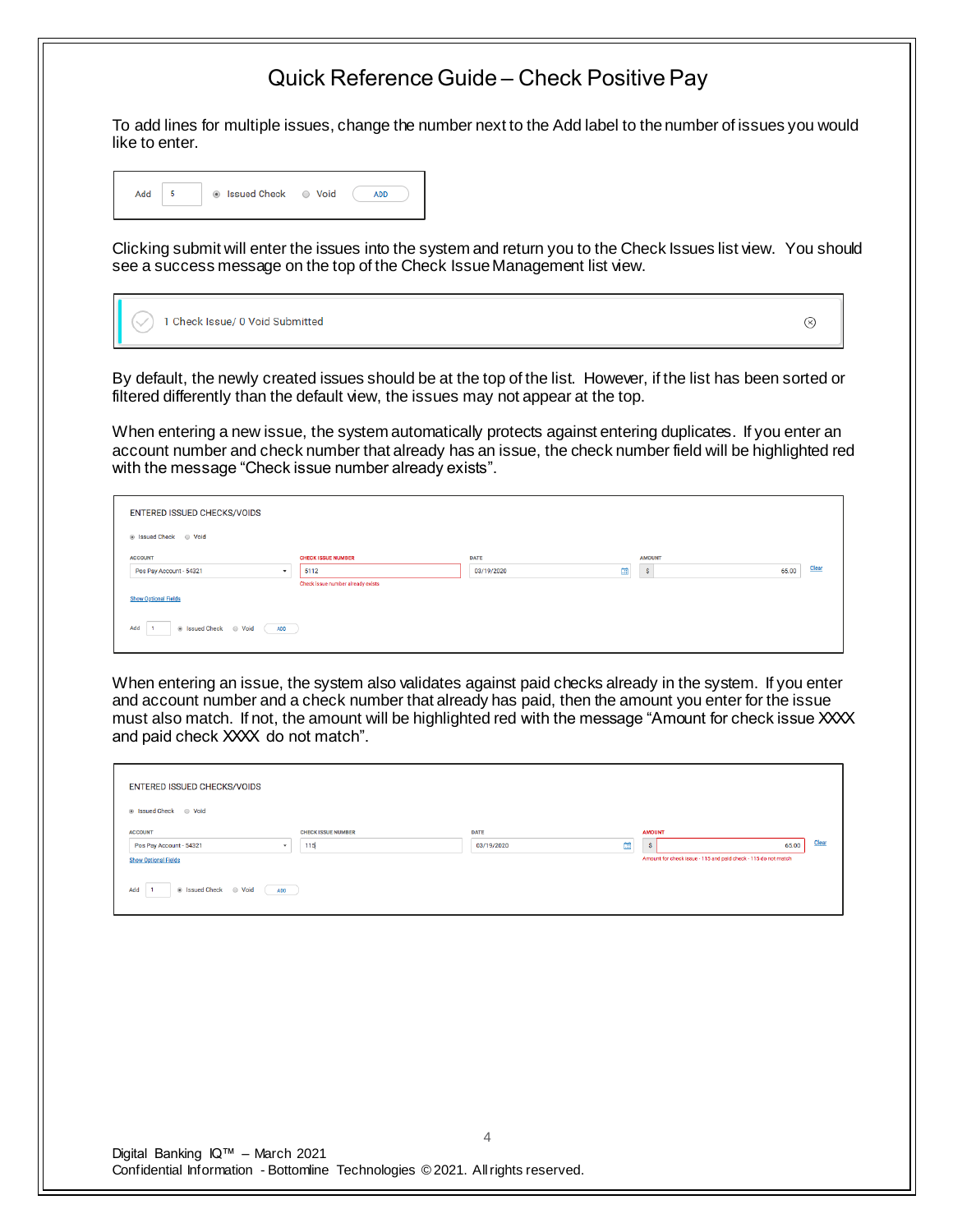#### **Issue Import**

Check issues can also be brought into the system via file import. Two file formats are available-- delimited format and fixed-record format. Before importing an issues file, select the Import Mapping tab in the Check Issue Management Widget and update the position of the fields in the map matching your file format to match the position of the fields in your file.

| <b>Field Name</b>                          |                                | <b>Field Name</b>        | <b>Field Start Position</b> |                                  |                     |
|--------------------------------------------|--------------------------------|--------------------------|-----------------------------|----------------------------------|---------------------|
|                                            | <b>Position In Import File</b> |                          |                             | <b>Field Length</b>              | <b>Strip Zeroes</b> |
| Account Number (34)                        | ÷<br>1                         | Account Number (34)      | $\mathbf{1}$                | 11                               | п                   |
| Check Issue Number (11)                    | $\overline{2}$<br>٠            | Check Issue Number (11)  | 12                          | $\overline{7}$<br>$\blacksquare$ | o                   |
| Amount (10)                                | 3<br>۰                         | Amount (10)              | 19                          | 6<br>٠                           | O                   |
| Issue Date (10)                            | $\overline{4}$<br>÷            | Issue Date (10)          | 25                          | 10<br>$\overline{\phantom{a}}$   |                     |
| Issue/Void Indicator (1)                   | 5<br>۰                         | Issue/Void Indicator (1) | 37                          | $\mathbf{1}$<br>٠                |                     |
| Payee Information 1 (50)                   | 6<br>۰                         | Payee Information 1 (50) | 41                          | 5<br>۰                           |                     |
| Payee Information 2 (50)                   | $\overline{7}$<br>۰            | Payee Information 2 (50) | 49                          | 5<br>۰                           |                     |
| <b>SAVE</b><br>Clear                       |                                |                          |                             |                                  |                     |
|                                            |                                |                          |                             |                                  |                     |
| Wayne_Issues8.txt<br>$\boldsymbol{\times}$ |                                |                          |                             |                                  |                     |

To upload a file, select the Import Issue Files tab in the Check Issue Management widget, and select "+" to expand the Import Issue File section. Choose the file format type—comma delimited or fixed record. You can upload the issue file by clicking "select file", or dragging and dropping the file into the file upload area.

| - Import Issue File | © COMMA SEPARATED IMPORT FORMAT    Q FIXED RECORD IMPORT FORMAT                                    |  |
|---------------------|----------------------------------------------------------------------------------------------------|--|
|                     | Drag file here or select file from your computer.<br>internaximum. 10 000 records per file maximum |  |
|                     |                                                                                                    |  |

Digital Banking IQ™ – March 2021 Confidential Information - Bottomline Technologies © 2021. Allrights reserved.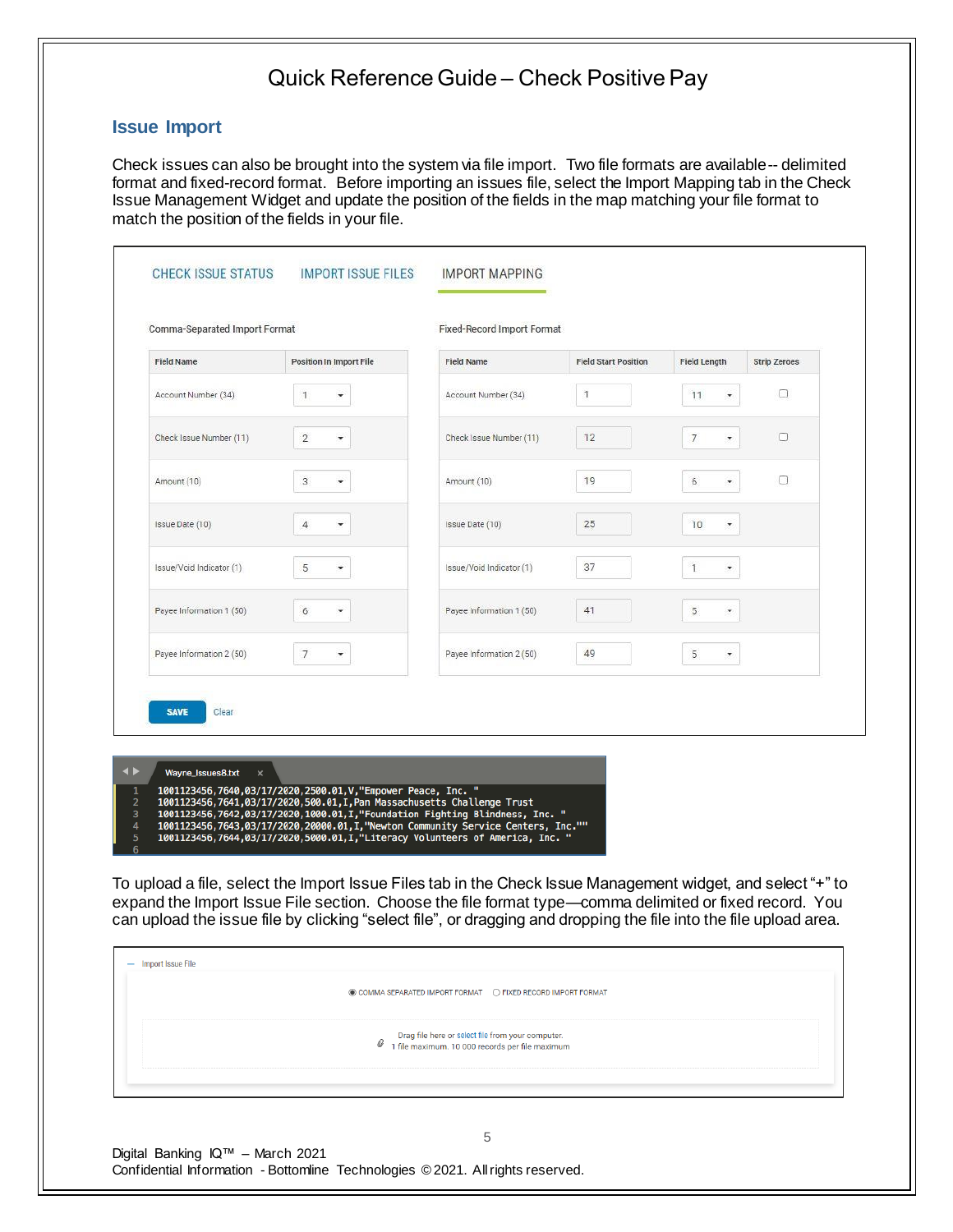When a file uploads successfully, a success message will show and summary statistics about the file contents will show in the file imports list below the file upload area.

| <b>CHECK ISSUE MANAGEMENT</b><br><b>CHECK ISSUE STATUS</b> | <b>IMPORT ISSUE FILES</b> | <b>IMPORT MAPPING</b> |                |                      |                     |                             | 森                      |
|------------------------------------------------------------|---------------------------|-----------------------|----------------|----------------------|---------------------|-----------------------------|------------------------|
| + IMPORT ISSUE FILE                                        |                           |                       |                |                      |                     |                             |                        |
|                                                            |                           |                       |                |                      |                     | ← As of 03/19/2020 09:11 PM | 了 皿<br>1 ● ⊻           |
| <b>ACTIONS</b>                                             | <b>IMPORT NUMBER</b>      | FILE NAME             | <b>STATUS</b>  | <b>ISSUES NUMBER</b> | <b>VOIDS NUMBER</b> | TOTAL NUMBER OF ITEMS       | <b>ACCOUNTS NUMBER</b> |
| $\sim$ $\sim$ $\sim$                                       | 1083                      | Wayne_Issues9.txt     | <b>Success</b> | 4                    |                     | 5                           | n                      |
|                                                            | 203                       | Wayne_Issues3.txt     | <b>Deleted</b> | 125                  | 3                   | 128                         |                        |
|                                                            | 190                       | Wayne_Issues2.txt     | Deleted        | 125                  | 3                   | 128                         |                        |
|                                                            |                           |                       |                |                      |                     |                             |                        |

To view the details of the issues and voids in the file select View from the ellipsis (…) menu on the file list, which will bring up a workflow page with a list of all of the issues and their current status. If a file was uploaded in error, the file can be deleted by selecting Delete from the ellipsis (…) menu.

| <b>ACTIONS</b> | <b>IMPORT NUMBER</b> | <b>FILE NAME</b>  | <b>STATUS</b>  |
|----------------|----------------------|-------------------|----------------|
| $\cdots$       | 1083                 | Wayne_Issues9.txt | <b>Success</b> |
| View<br>Delete | 203                  | Wayne_Issues3.txt | Deleted        |
|                |                      |                   |                |

| <b>STATUS</b>        | <b>#OF ISSUES</b>     | #OF VOIDS                 |        |           |                   |              |               |                        |                  |   |
|----------------------|-----------------------|---------------------------|--------|-----------|-------------------|--------------|---------------|------------------------|------------------|---|
| <b>Success</b>       | 4                     |                           |        |           |                   |              |               |                        |                  |   |
|                      |                       |                           |        |           |                   |              |               |                        | <b>7 1 1 8 V</b> |   |
| ACCOUNT NAME         | <b>ACCOUNT NUMBER</b> | <b>CHECK ISSUE NUMBER</b> | AMOUNT |           | <b>ISSUE DATE</b> | TYPE         | <b>STATUS</b> | PAYEE                  |                  |   |
| New Bangor           | 1001123456            | 7640                      |        | 2,500.01  | 03/17/2020        | Void         | Entered       | Empower Peace, Inc.    |                  |   |
| New Bangor           | 1001123456            | 7641                      |        | 500.01    | 03/17/2020        | Issue        | Outstanding   | Pan Massachusetts C    |                  |   |
| New Bangor           | 1001123456            | 7642                      |        | 1,000.01  | 03/17/2020        | Issue        | Outstanding   | Foundation Fighting Bl |                  |   |
| New Bangor           | 1001123456            | 7643                      |        | 20,000.01 | 03/17/2020        | Issue        | Outstanding   | Newton Community Se    |                  |   |
| New Bangor           | 1001123456            | 7644                      |        | 5,000.01  | 03/17/2020        | <b>Issue</b> | Outstanding   | Literacy Volunteers of |                  |   |
| <b>VIEW 1-5 OF 5</b> |                       |                           |        |           |                   |              |               |                        | DISPLAY 5 $\vee$ | 1 |
| <b>BACK</b>          |                       |                           |        |           |                   |              |               |                        |                  |   |
|                      |                       |                           |        |           |                   |              |               |                        |                  |   |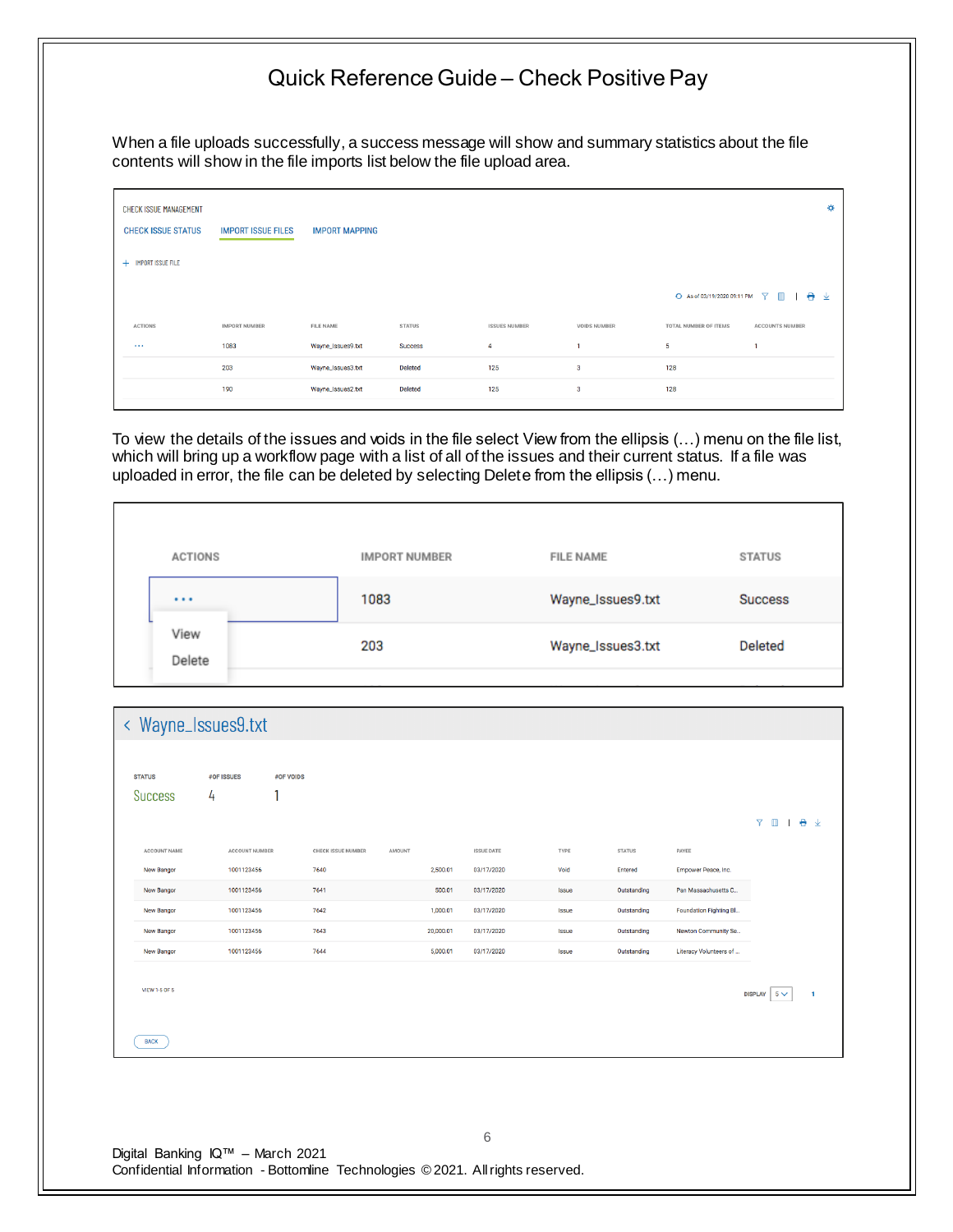If a file fails to load for some reason, rather than placing an entry in the imported files list after upload, a failure alert message will appear, and an entry will be placed in the Failed Import list. To view the list, expand the Failed Imports section. The list of failed imports will appear with the failure reason. A duplicate filename is a common reason for failure. Filenames of uploaded files must be unique.

| - FAILED IMPORTS |                      |                   |                  |                                |                                                        |
|------------------|----------------------|-------------------|------------------|--------------------------------|--------------------------------------------------------|
|                  |                      |                   |                  |                                | → As of 03/19/2020 09:09 PM $\rightarrow$ Ⅲ<br>$1 + 2$ |
| ACTIONS          | <b>IMPORT NUMBER</b> | FILE NAME         | <b>STATUS</b>    | <b>REASON</b>                  |                                                        |
|                  | 1082                 | Wayne_Issues8.txt | Failed-Duplicate | Import file 1082 is a DUPLICAT |                                                        |
|                  | 797                  | Wayne_Issues7.txt | Failed           | 0 error(s) found               |                                                        |
| $\cdots$         | 796                  | Wayne_Issues7.txt | Failed           | 0 error(s) found               |                                                        |

The Check Issues Status list shows all of the issues entered into the system. When issues are entered, by default they receive the status of "Outstanding", indicating that a check has been issued, but has not been presented for payment. When a paid check matches an issue, the issue transitions to "Reconciled". Issues that have been outstanding for more than 180 days transition to a status of "Stale". Once stale or reconciled, issues will be purged from the system after 90 days.

| $\oplus$ Add Check Issue(s)/Void(s)<br>DEFAULT $\smallsmile$ |                    |                       |                           |           |                   |              | +3 As of 03/20/2020 09:11 AM | 8<br>Θ.<br>$\blacksquare$<br>⊻ |
|--------------------------------------------------------------|--------------------|-----------------------|---------------------------|-----------|-------------------|--------------|------------------------------|--------------------------------|
| <b>STATUS (4)</b><br><b>FILTERS</b>                          | <b>Show Values</b> |                       |                           |           |                   |              |                              |                                |
| $\Box$ ALL                                                   | ACCOUNT NAME       | <b>ACCOUNT NUMBER</b> | <b>CHECK ISSUE NUMBER</b> | AMOUNT    | <b>ISSUE DATE</b> | TYPE         | STATUS <sub>Y</sub>          | <b>VOID DATE</b>               |
| □                                                            | <b>New Bangor</b>  | 1001123456            | 7644                      | 5,000.01  | 03/17/2020        | <b>Issue</b> | Outstanding                  | $\blacksquare$                 |
| $\Box$                                                       | <b>New Bangor</b>  | 1001123456            | 7642                      | 1,000.01  | 03/17/2020        | Issue        | Reconciled                   | $\sim$                         |
| $\Box$                                                       | <b>New Bangor</b>  | 1001123456            | 7643                      | 20,000.01 | 03/17/2020        | Issue        | Reconciled                   |                                |
| □                                                            | <b>New Bangor</b>  | 1001123456            | 7640                      | 2,500.01  | 03/17/2020        | Void         | Entered                      |                                |
| $\Box$                                                       | <b>New Bangor</b>  | 1001123456            | 7641                      | 500.01    | 03/17/2020        | Issue        | Outstanding                  |                                |
| □                                                            | Pos Pay Account    | 54321                 | 5116                      | 116,00    | 03/19/2020        | Issue        | Outstanding                  | $\sim$                         |
| $\Box$                                                       | Pos Pay Account    | 54321                 | 5112                      | 99.00     | 03/19/2020        | Issue        | Outstanding                  | $\sim$                         |
| $\Box$                                                       | Pos Pay Account    | 54321                 | 5111                      | 345.00    | 03/19/2020        | Issue        | Outstanding                  | $\overline{\phantom{a}}$       |
| □                                                            | Pos Pay Account    | 54321                 | 5110                      | 65.00     | 03/19/2020        | <b>Issue</b> | Outstanding                  |                                |
| $\Box$                                                       | Pos Pay Account    | 54321                 | 114                       | 114.00    | 03/18/2020        | Issue        | Outstanding                  |                                |
| <b>DELETE</b>                                                |                    |                       |                           |           |                   |              |                              |                                |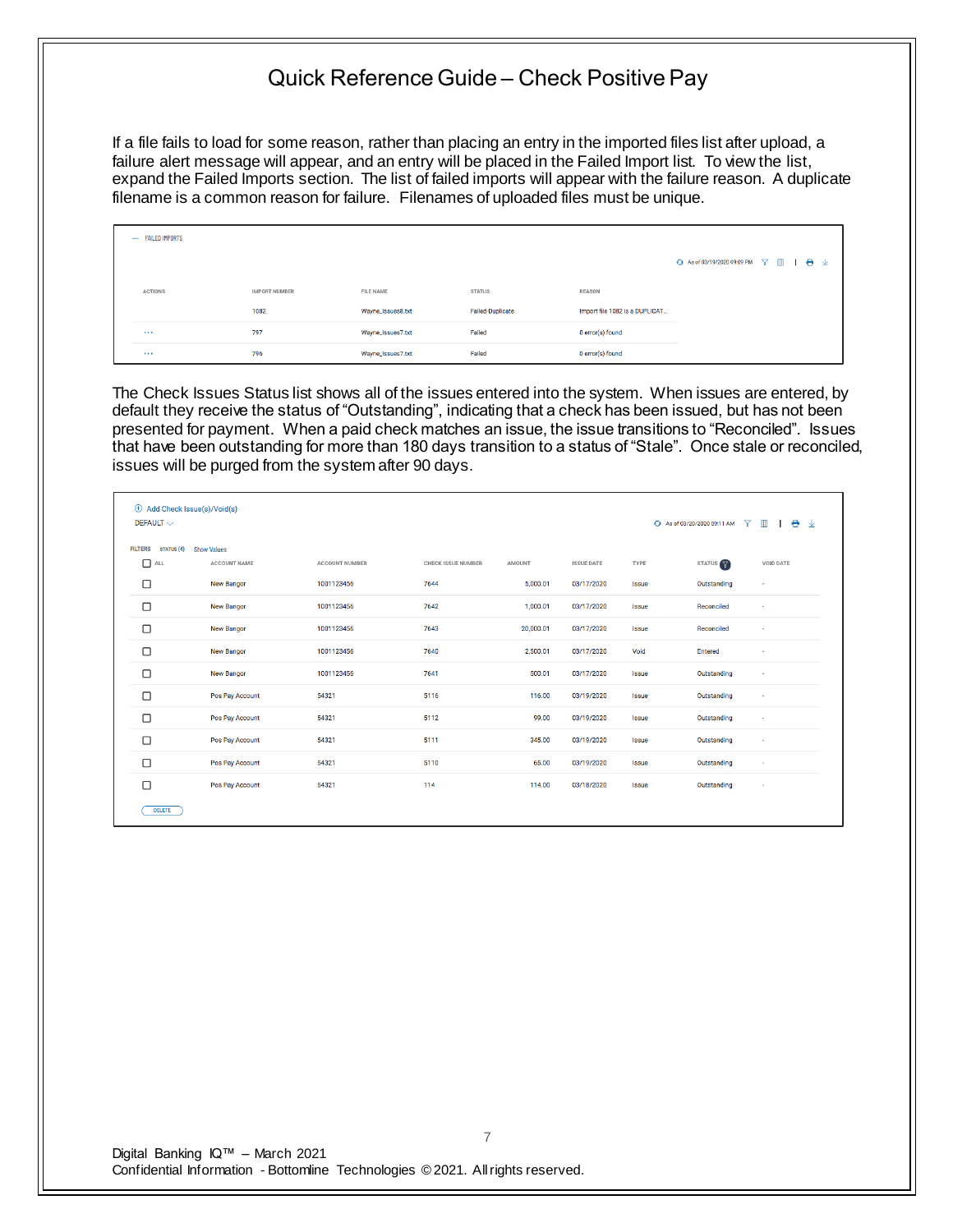#### **Exceptions**

After overnight processing of paid checks, the system will match paid checks against issues in the system and generate exceptions for checks which do not match an issue for both check number or amount. The system does not match on payee information. The day's exceptions are listed in the top widget on the Payment Fraud Control workspace.

| <b>ALL ACCOUNTS</b>                             | <b>BY ACCOUNT</b>                    |                      |                          |                                |                   |                                       |                |
|-------------------------------------------------|--------------------------------------|----------------------|--------------------------|--------------------------------|-------------------|---------------------------------------|----------------|
| <b>SELECT ACCOUNT</b>                           | Pos Pay Account 54321 - 4 Exceptions | $\blacktriangledown$ |                          | <b>CUTOFF TIME</b><br>11:30 AM | <b>ITEMS</b><br>4 | PAY<br><b>RETURN</b><br>$\bf{0}$<br>1 |                |
| <b>DECISIONS FOR</b><br>03/19/2020 - 03/19/2020 |                                      |                      |                          |                                |                   |                                       |                |
| $\hfill \square$<br>ALL                         | <b>ACTIONS</b>                       | CHECK NUMBER         | <b>ITEM STATUS</b>       | PAID DATE                      | PAID AMOUNT       | PAYEE INFO<br><b>ISSUE DATE</b>       | <b>ISS</b>     |
| $\Box$                                          | $\sim$ $\sim$ $\sim$                 | 110                  | Dispositioned            | 03/19/2020                     | 110.00            | $\sim$                                |                |
| $\Box$                                          | $\sim$ $\sim$ $\sim$                 | 112                  | <b>Not Dispositioned</b> | 03/19/2020                     | 212.00            | 03/18/2020                            |                |
| $\Box$                                          | $\sim$ $\sim$                        | 115                  | <b>Not Dispositioned</b> | 03/19/2020                     | 115.00            | $\sim$                                |                |
| $\Box$                                          | $\sim$ $\sim$ $\sim$                 | 115                  | <b>Not Dispositioned</b> | 03/19/2020                     | 115.00            | ×.                                    |                |
| PAY                                             | <b>RETURN</b>                        |                      |                          |                                |                   |                                       |                |
| VIEW 1-4 OF 4                                   |                                      |                      |                          |                                |                   | <b>DISPLAY</b><br>$4\vee$             | $\overline{1}$ |

At the top, the By Account tab shows the decision cutoff time associated with the account along with the count of items and the number of Pay and Return decisions entered. When cutoff time is approaching, within 30 minutes, the box around the decision cutoff time will turn red. Listed below the summary information will be a list of exception items for the day.

The All Accounts tab displays a summary list of exceptions by account. This allows a bird's eye view of total numbers including the number of exception items, and the number of Pay and Return decisions entered. Clicking on a particular account number brings up the By Account tab for the selected account.

| <b>ALL ACCOUNTS</b>         | <b>BY ACCOUNT</b>     |              |              |               |                                            |
|-----------------------------|-----------------------|--------------|--------------|---------------|--------------------------------------------|
| ٠.                          | Save                  |              |              |               | ← As of 03/20/2020 08:40 AM<br>18 ±<br>了 皿 |
| ACCOUNT NUMBER $\downarrow$ | ACCOUNT NAME          | <b>ITEMS</b> | PAY          | <b>RETURN</b> | <b>CUTOFF TIME</b>                         |
| 54321                       | Pos Pay Account       | 4            | $\mathbf{1}$ | $\bullet$     | 03/20/2020 07:30 PM                        |
| 456789321                   | Line of Credit        | $\mathbf 0$  | $\mathbf{0}$ | $\bullet$     | 03/20/2020 07:30 PM                        |
| 456789123                   | Mortgage Loan Account | $\mathbf 0$  | $\mathbf 0$  | $\mathbf 0$   | 03/20/2020 07:30 PM                        |
| 44444401                    | 44444401              | $\mathbf 0$  | $\mathbf 0$  | $\pmb{0}$     | 03/20/2020 07:30 PM                        |
| 44444401                    | <b>Incoming Wires</b> | $\mathbf 0$  | $\mathbf 0$  | $\bullet$     | 03/20/2020 07:30 PM                        |
| 44006750                    | Fixed Import 2        | 0            | $\bullet$    | $\bullet$     | 03/20/2020 07:30 PM                        |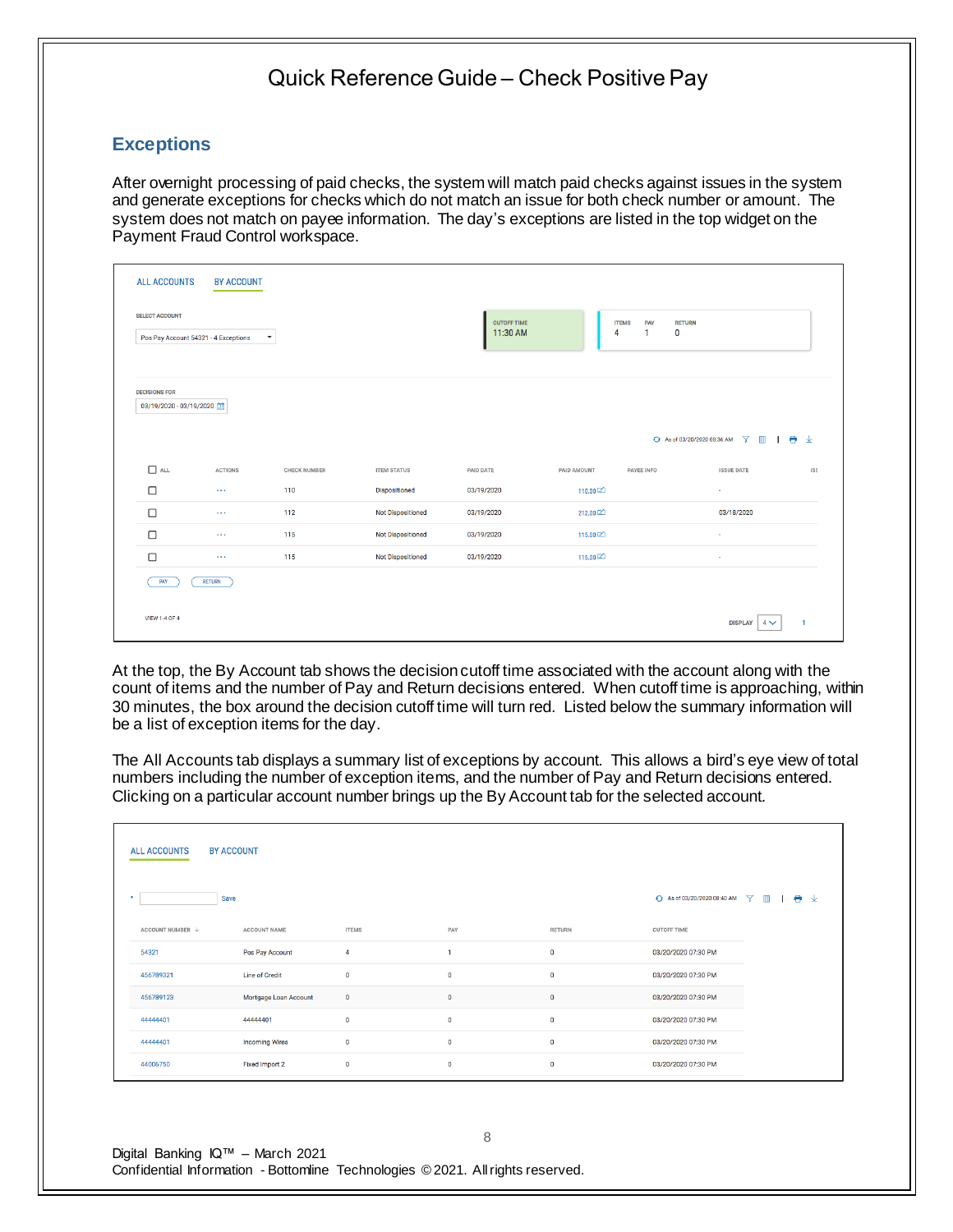In the By Account tab, to view the detail of a particular exception, select View from the ellipsis (…) menu, or click the check image icon next to the check amount. This will bring up a workflow page with the exception detail, as well as an image of the paid check. If there is an issue matching the account and check number, for example in the case of an amount mismatch, information about the issue will be displayed as well. A decision to Pay or Return the item can be made by selecting the appropriate button on the view.

| $\Box$ all | ACTIONS              | CHECK NUMBER | <b>ITEM STATUS</b>       | PAID DATE  | PAID AMOUNT<br>PAYEE INFO | <b>ISSUE DATE</b> | ISS |
|------------|----------------------|--------------|--------------------------|------------|---------------------------|-------------------|-----|
| П          | $\cdots$             | 110          | <b>Dispositioned</b>     | 03/19/2020 | $110.00$ $\Box$           | $\sim$            |     |
| Г          | $\cdots$             | 112          | <b>Not Dispositioned</b> | 03/19/2020 | 212.00                    | 03/18/2020        |     |
| Г          | $\cdots$             | 115          | <b>Not Dispositioned</b> | 03/19/2020 | 115,00                    | $\sim$            |     |
| Г          | $\sim$ $\sim$ $\sim$ | 115          | <b>Not Dispositioned</b> | 03/19/2020 | $115.00$ $\Box$           | $\sim$            |     |
| PAY        | <b>RETURN</b>        |              |                          |            |                           |                   |     |

| < Pos Pay Account - 54321                                                                                                           |                                        |                                                            |                                                |                                                   |                                  |
|-------------------------------------------------------------------------------------------------------------------------------------|----------------------------------------|------------------------------------------------------------|------------------------------------------------|---------------------------------------------------|----------------------------------|
| <b>Exception Details</b><br><b>Hide Check Image</b>                                                                                 |                                        |                                                            |                                                |                                                   |                                  |
| DI Demo Bank<br>Atlanta, GA<br>Pay to the Waynes 1000 Lead Bank<br>Two Hundred Twelve<br>For IngType:P;F/B Ind:F<br>111111118 54321 | 03/19/2020                             | 112<br>212.00<br><b>Dollars</b><br>-- Signature on File -- |                                                |                                                   |                                  |
|                                                                                                                                     | $\oplus$<br>● 出<br>$\Theta$<br>O O     | $\times$                                                   |                                                |                                                   |                                  |
| <b>ACCOUNT NUMBER</b><br>54321                                                                                                      | <b>ACCOUNT NAME</b><br>Pos Pay Account | <b>CHECK NUMBER</b><br>112                                 | <b>ITEM STATUS</b><br><b>Not Dispositioned</b> | <b>PAID DATE</b><br>03/19/2020                    | <b>PAID AMOUNT</b><br>212.00 USD |
| <b>PAYEE INFO</b>                                                                                                                   |                                        | <b>ISSUE DATE</b><br>03/18/2020                            | <b>ISSUE AMOUNT</b><br>112.00 USD              | <b>EXCEPTION REASON</b><br><b>Amount Mismatch</b> |                                  |
| <b>INSTRUCTION</b><br><b>Not Dispositioned</b>                                                                                      | <b>RETURN REASON</b>                   | <b>LAST MODIFIED USER</b>                                  | <b>ISSUE TIME</b><br>12:00 AM                  | <b>TRACE NUMBER</b>                               | <b>SEQUENCE NUMBER</b>           |
| <b>RETURN</b><br><b>PAY</b>                                                                                                         | CANCEL                                 |                                                            |                                                |                                                   |                                  |

If deciding to return an item, a return reason will be required. Select a return reason from the options available.

|                                                                                                         | You are deciding to Return the following exception items: |                    |                                            |                                         | 合 |
|---------------------------------------------------------------------------------------------------------|-----------------------------------------------------------|--------------------|--------------------------------------------|-----------------------------------------|---|
| <b>Account Number</b><br>54321                                                                          | <b>Check Number</b><br>112                                | Amount<br>\$212.00 | <b>Exception Reason</b><br>Amount Mismatch | <b>Paid Date</b><br>03/19/2020 12:00 AM |   |
| <b>RETURN REASON</b>                                                                                    |                                                           |                    |                                            |                                         |   |
| $\checkmark$ select return reason<br><b>Lost Check</b><br><b>Stolen Check</b><br>Fraud<br>Did not issue |                                                           |                    |                                            |                                         |   |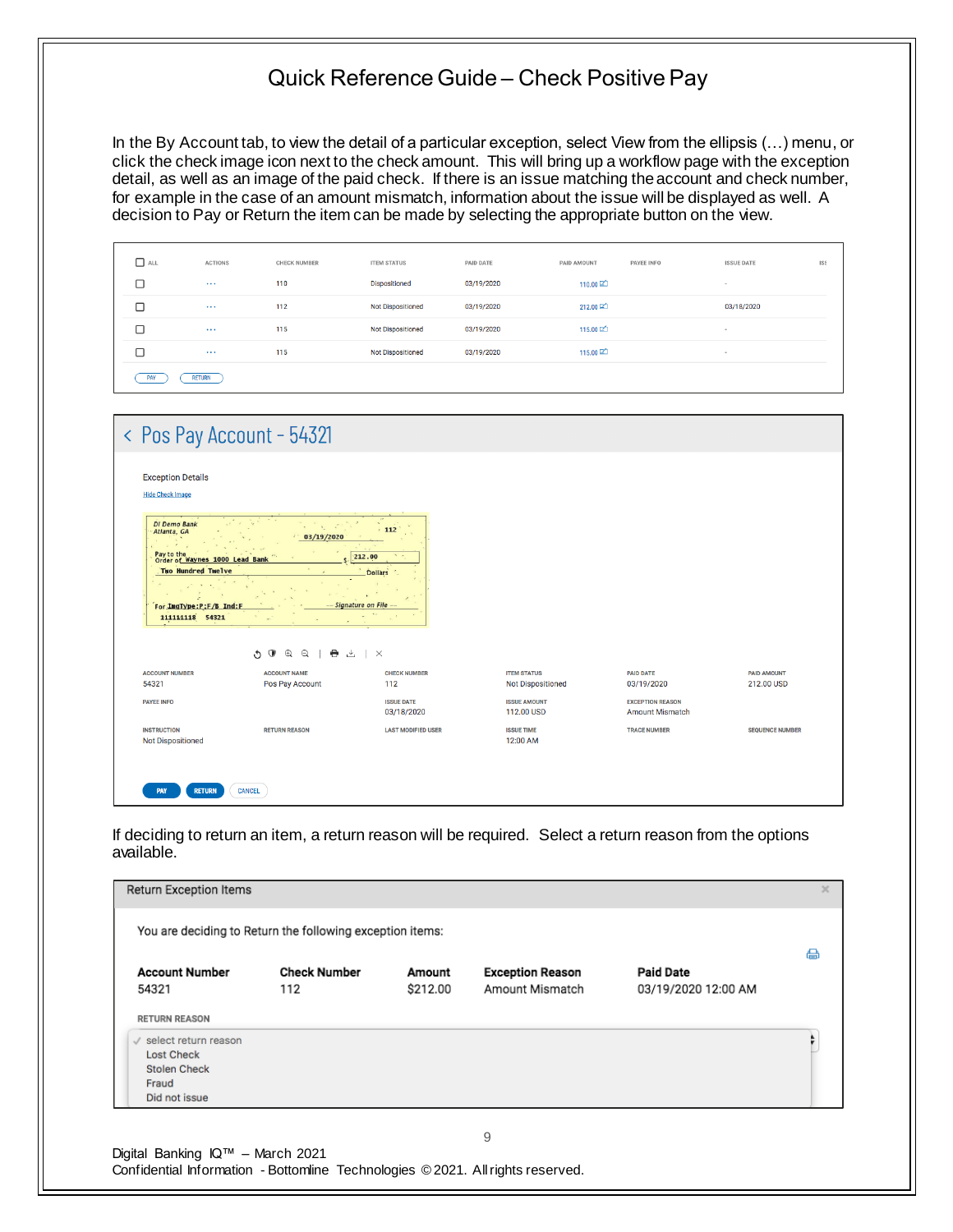In addition, decisions can be entered for an item by selecting Pay or Return from the ellipsis (…) menu, and can be entered for multiple items simultaneously be selecting the items and clicking the bulk Pay or Return decision buttons at the bottom of the list.

| <b>ACTIONS</b> | <b>CHECK NUMBER</b> |
|----------------|---------------------|
| View           | 110                 |
| Pay<br>Return  | 112                 |
|                | 115                 |

| ALL | <b>ACTIONS</b> | <b>CHECK NUMBER</b> | <b>ITEM STATUS</b>       |
|-----|----------------|---------------------|--------------------------|
|     | $\cdots$       | 110                 | <b>Dispositioned</b>     |
| ⊵   | $\cdots$       | 112                 | <b>Not Dispositioned</b> |
| ⊵   | $\cdots$       | 115                 | Not Dispositioned        |
|     | 1.11           | 115                 | <b>Not Dispositioned</b> |
| PAY | <b>RETURN</b>  |                     |                          |

If deciding to return multiple items, the same return reason will be applied to all items in the selection.

| Return Exception Items    |                                                           |          |                         |                     | $\times$ |
|---------------------------|-----------------------------------------------------------|----------|-------------------------|---------------------|----------|
|                           | You are deciding to Return the following exception items: |          |                         |                     |          |
|                           |                                                           |          |                         |                     | a        |
| <b>Account Number</b>     | <b>Check Number</b>                                       | Amount   | <b>Exception Reason</b> | <b>Paid Date</b>    |          |
| 54321                     | 112                                                       | \$212.00 | Amount Mismatch         | 03/19/2020 12:00 AM |          |
| 54321                     | 115                                                       | \$115.00 | Paid No Issue           | 03/19/2020 12:00 AM |          |
| <b>RETURN REASON</b>      |                                                           |          |                         |                     |          |
| Fraud                     |                                                           |          |                         |                     | ▲<br>▼   |
| <b>CONTINUE</b><br>Cancel |                                                           |          |                         |                     |          |